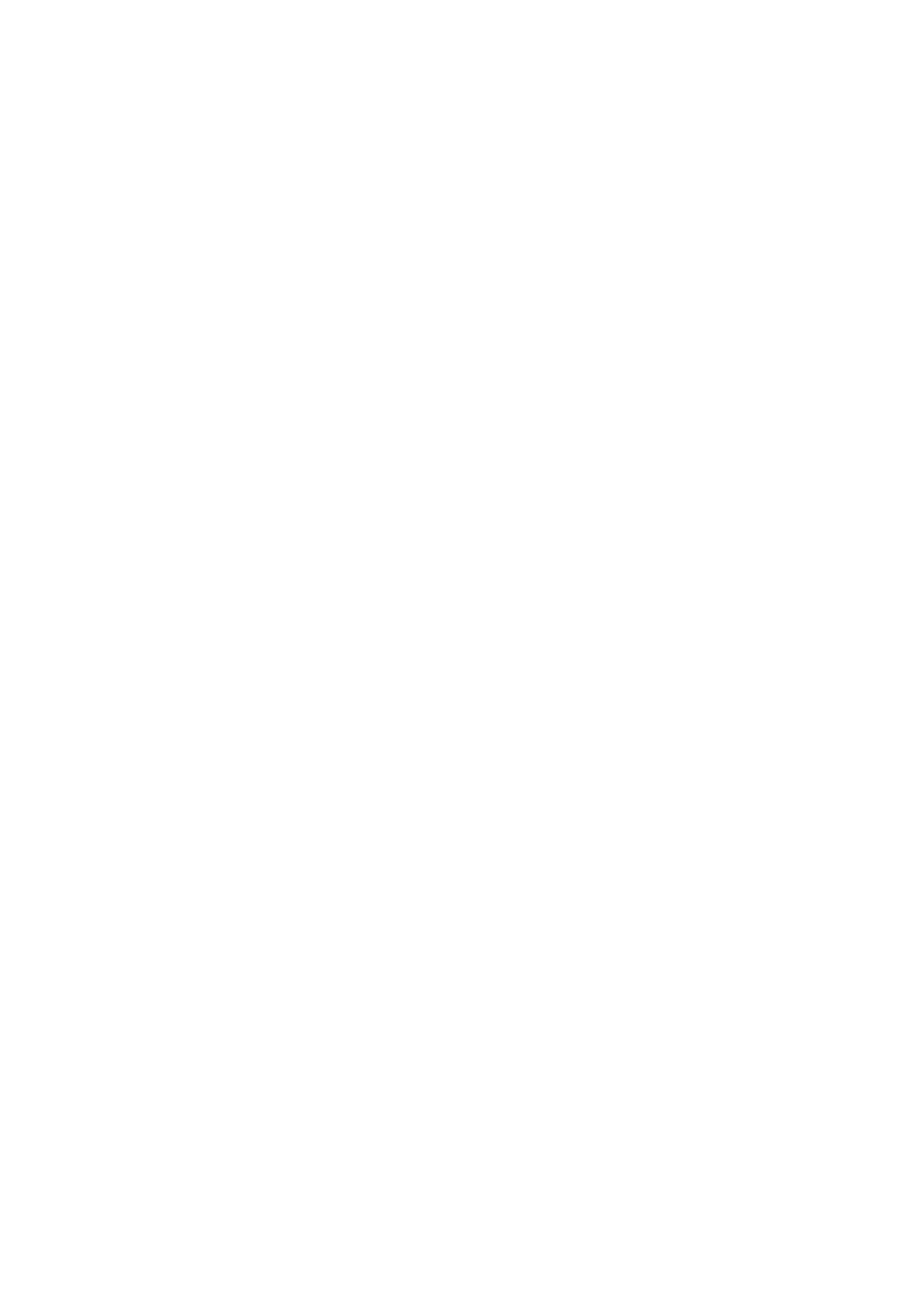

#### **1 Apologies**

Resolution number ADC/2022/7 MOVED by Cr D Simpson, seconded by Cr P Coom: **That the Auckland Domain Committee:**

**a) accept the apologies from: Absence**

> **IMSB Member Renata Blair Cr Sharon Stewart**

> > **CARRIED**

#### **2 Declaration of Interest**

There were no declarations of interest.

## **3 Confirmation of Minutes**

Resolution number ADC/2022/8

MOVED by Cr D Simpson, seconded by Cr P Coom:

**That the Auckland Domain Committee:**

**a) confirm the ordinary minutes of its meeting, held on Monday, 14 February 2022, as a true and correct record.**

**CARRIED**

#### **4 Petitions**

There were no petitions.

### **5 Public Input**

There was no public input.

## **6 Local Board Input**

There was no local board input.

#### **7 Extraordinary Business**

There was no extraordinary business.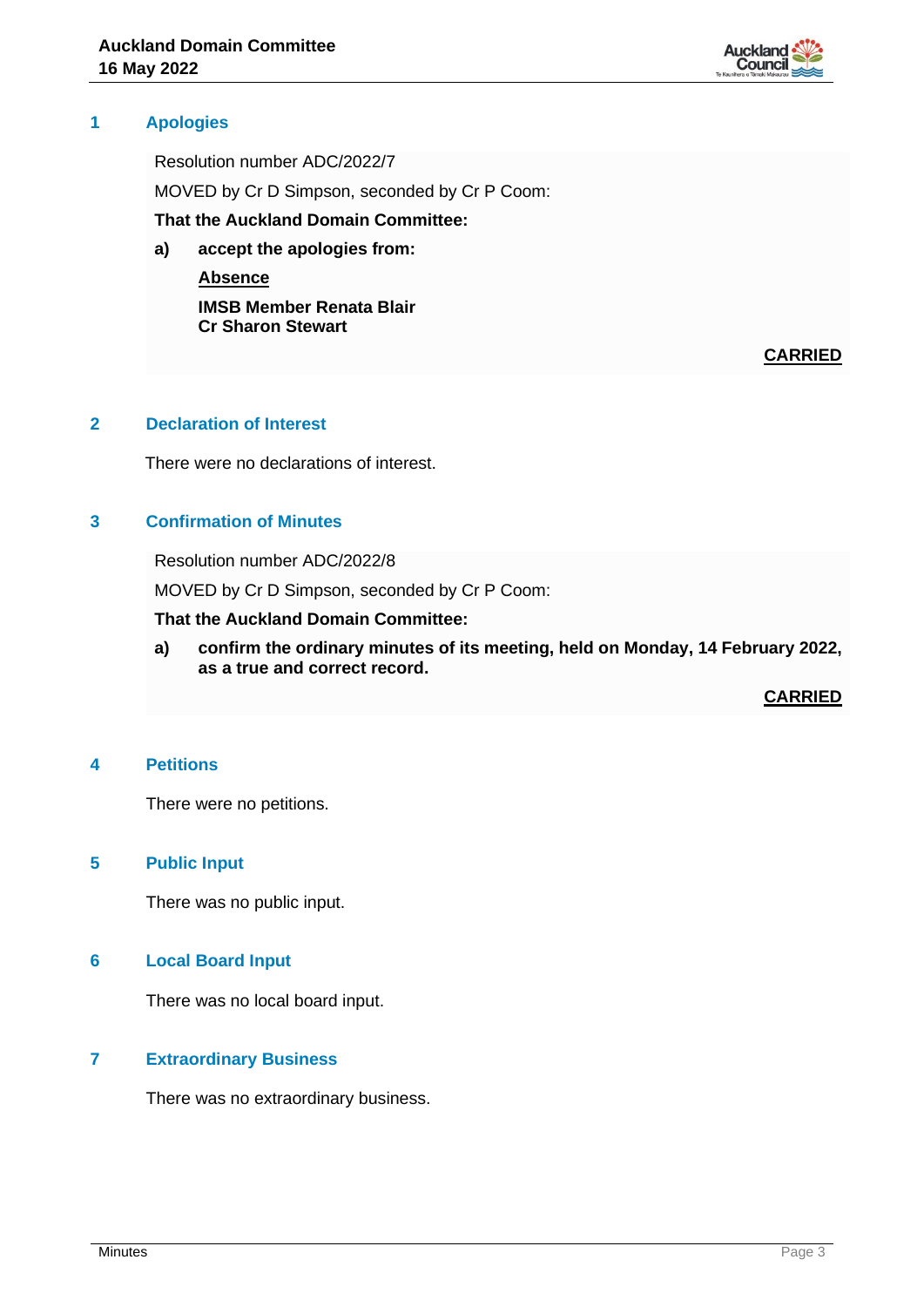

### **8 Event Approval - World Rally Championship 2022**

An updated Map was tabled. A copy has been placed on the official minutes and is available on the Auckland Council website as a minutes attachment.

Note: changes to the original motion were incorporated, adding new clause b), with the agreement of the meeting.

Resolution number ADC/2022/9

MOVED by Cr D Simpson, seconded by IMSB Member T Henare:

#### **That the Auckland Domain Committee:**

- **a) approve in principle the 2022 World Rally Championship Super Special Stage and Opening ceremonial to take place in the Auckland Domain on Thursday 29th September 2022, (refer to proposed date in event summary of the report below).**
- **b) request that council's promotion of this event should emphasise the cutting edge hybrid powered technology utilised, and also to encourage and enable the public to access the event by public and active transport.**

**CARRIED**

Note: Pursuant to Standing Order 1.8.6, Member A Bonham requested her dissenting vote be recorded.

#### **Attachments**

A 16 May 2022, Auckland Domain Committee, Item 8 - Event Approval - World Rally Championship 2022, updated map

#### **9 Auckland Domain Committee Event Approvals Report May 2022**

Resolution number ADC/2022/10

MOVED by Cr D Simpson, seconded by Member KL Leoni:

#### **That the Auckland Domain Committee**

- **a) approve in principle the Spring City Music Festival to take place on Saturday 19 November 2022 at Auckland Domain.**
- **b) receive the summary schedule of permitted events from 1 July 2022 to 30 June 2023.**

**CARRIED**

## **10 Commmunity Facilities Auckland Domain Work Programme 2022-2025**

Resolution number ADC/2022/11

MOVED by Cr D Simpson, seconded by Cr P Coom:

#### **That the Auckland Domain Committee:**

**a) endorse the proposed Community Facilities Regional Work Programme for the Auckland Domain 2022 – 2025 as set out in Attachment A to this report.**

**CARRIED**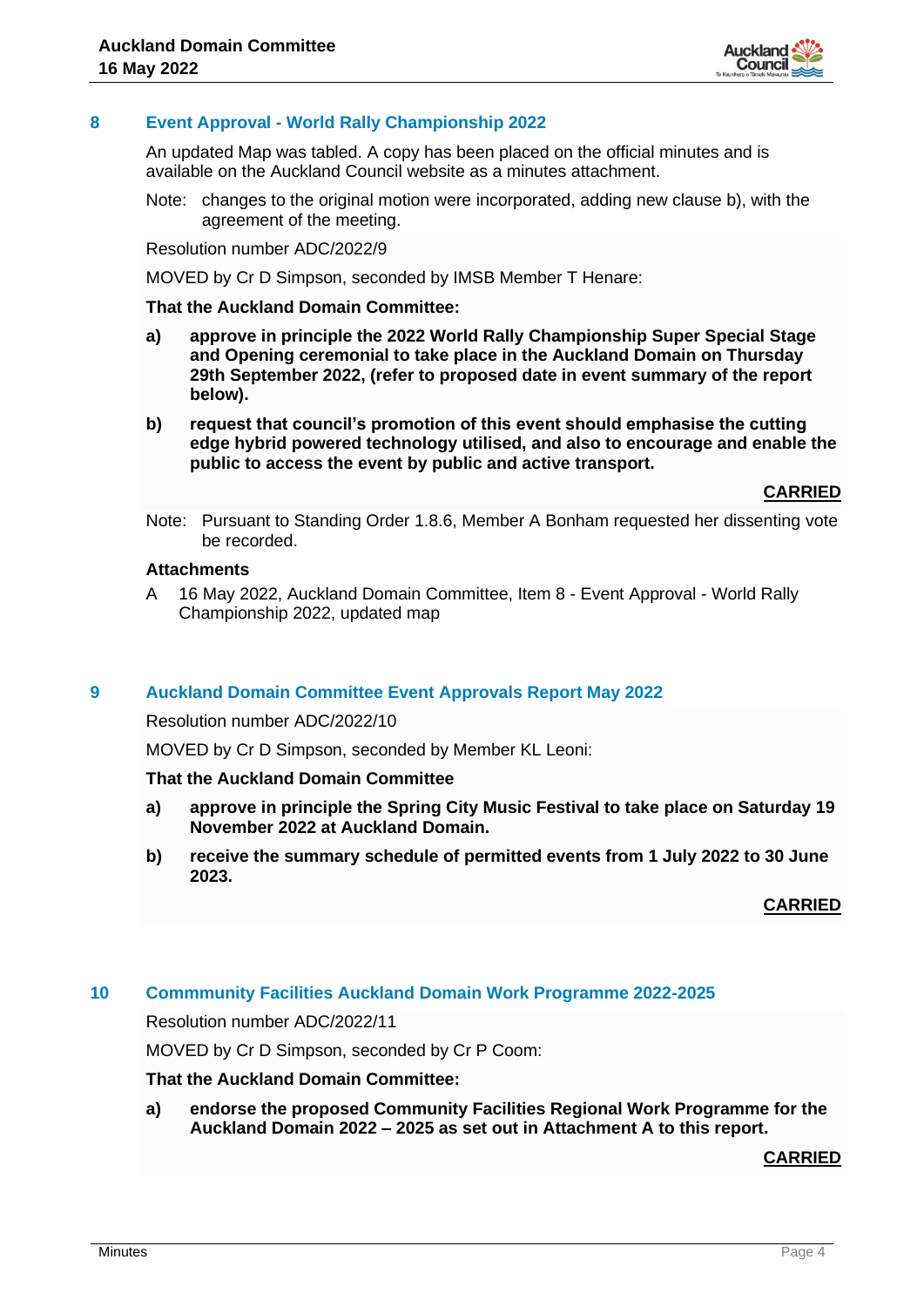

#### **11 Pukekawa / Auckland Domain Protest - February 2022**

Note: changes to the original motion were incorporated, adding new clauses b), c) and d), with the agreement of the meeting.

Resolution number ADC/2022/12

MOVED by Cr D Simpson, seconded by Deputy Chairperson A Bonham:

#### **That the Auckland Domain Committee:**

- **a) receive the overview of council's response to the protest at Pukekawa / Ackland Domain.**
- **b) mihi / thank to Ngāti Whātua Ōrākei for their leadership in responding to the protest event.**
- **c) acknowledge and thank the staff involved for their time and effort responding to the protest event.**
- **d) reiterate the importance of safeguarding the valuable ancestral, spiritual, cultural, historical, social, sporting and environmental features of Pukekawa / Auckland Domain.**

**CARRIED**

#### **12 Auckland Domain - General and Financial Update**

Note: changes to the original motion were incorporated, adding new clauses b), c) and d), with the agreement of the meeting.

Resolution number ADC/2022/13

MOVED by Cr D Simpson, seconded by Cr P Coom:

**That the Auckland Domain Committee:**

- **a) receive the Auckland Domain – general and financial update report.**
- **b) note that the wintergarden coolhouse renewal project has been completed within budget, and that this facility will be open to the public once the plant displays have been added.**
- **c) note that a smaller yet successful Anzac event was held at Pukekawa / Auckland Domain due to the impact of Covid.**
- **d) acknowledge and thank staff for ensuring that the gardens, grounds and facilities were in pristine condition for the Anzac event.**

**CARRIED**